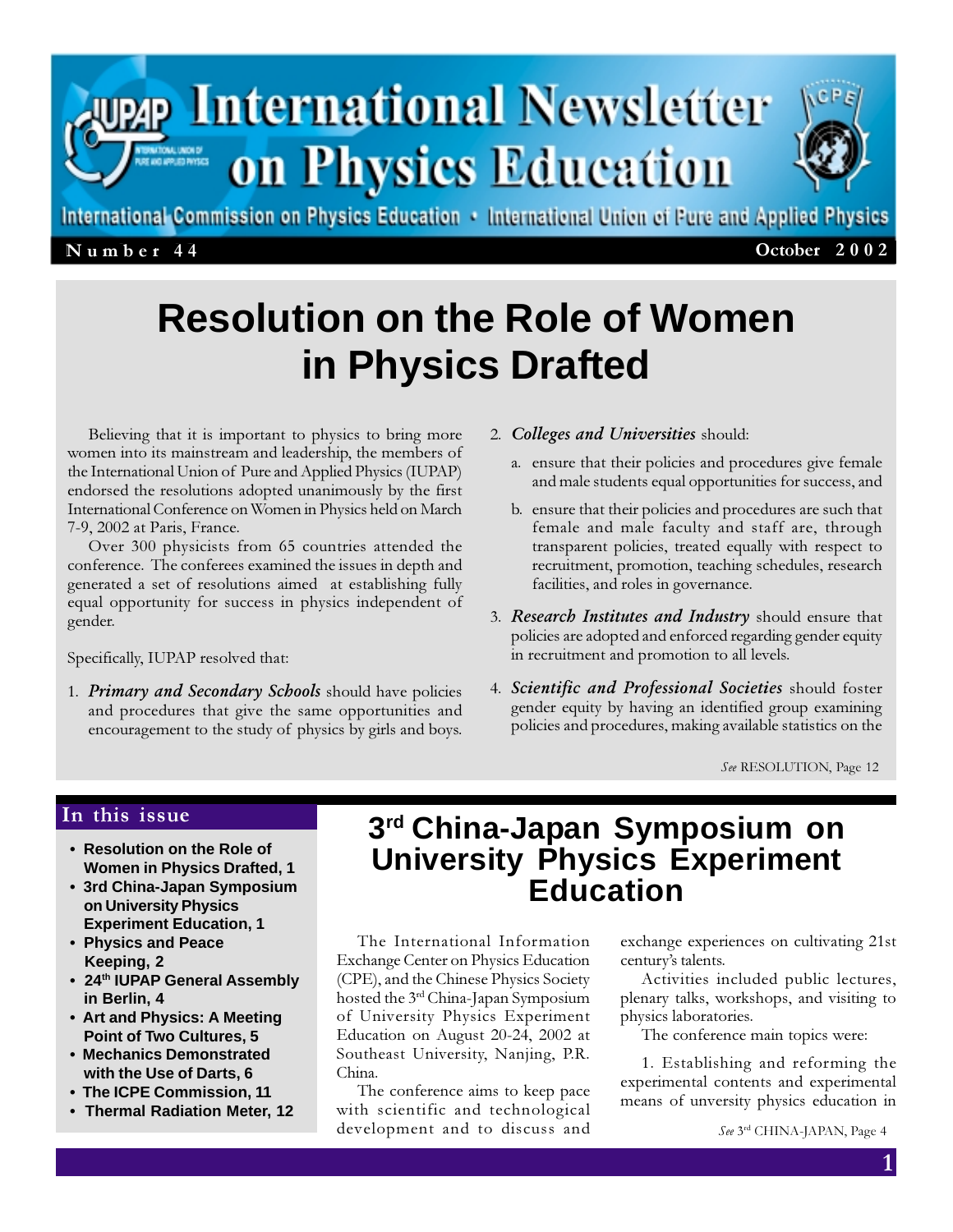# **Physics and Peacekeeping\***

by M. N. Thompson and R. P. Rassool# School of Physics University of Melbourne, Australia

## **The Nucleus and the Neutron**

All the examples given here involve the detection of the element nitrogen using the technique of Thermal-Neutron Capture (TNC) by the dominant  $(99.6\%)$  stable isotope of nitrogen  $(14)$ . Discussing the nuclear process of TNC offers the opportunity to discuss the nuclear model of the atom, the minute size of the nucleus  $(10^{-14} \text{ m})$  compared to the atom  $(10^{-10} \text{ m})$ -a fact not evident in most illustrations in textbooks.



 If the atom were the size of the Sydney Olympic stadium, the nucleus would be a pea at its centre.

When the nucleus of <sup>14</sup>N, which has 7 protons and 7 neutrons, absorbs an extra neutron, it forms the isotope <sup>15</sup>N, which is unstable and instantly decays by emitting a gamma-ray of energy of 10.8 MeV, which is a unique signature for the presence of nitrogen. The probability of the neutron being absorbed by a  $\mathrm{^{14}N}$  nucleus is increased

dramatically if the neutron is moving slowly. This process of "moderation" involves successive scattering of the neutron of light nuclei (preferably hydrogen, where a single head-on collision will stop the neutron). This process can provide a contemporary example for a simple 2-body elastic-scattering problem for students.



## **Measuring the Protein in the Human Body**

In many medical situations it is important to be able to accurately measure the protein content of the body. Common methods are somewhat inaccurate, or involve invasive procedures. As it happens, protein is the only compound in the body that contains nitrogen, thus a measure of the nitrogen in the body gives a measure of the protein. The requirements are a source of neutrons (provided by a small sample of <sup>252</sup>Cf, that spontaneously fissions releasing energetic neutrons. These are slowed down by collisions with protons in the body-water, and absorbed by the nitrogen in the protein. Two detectors measure the number of nitrogen gamma-rays emitted, and within the required statistical accuracy, the body protein can be estimated in 10 minutes.



Protein measurement See next page

<sup>\*</sup> This is an abridged version of an invited paper presented at the GIREP-ICPE conference held at Lund, Aug. 5-9, 2002.

<sup>#</sup> Drs. Thompson and Rassool are researchers in the field of photonuclear reactions and nuclear applications at the School of Physics of the University of Melbourne. http://www.ph.unimelb.edu.au/photo/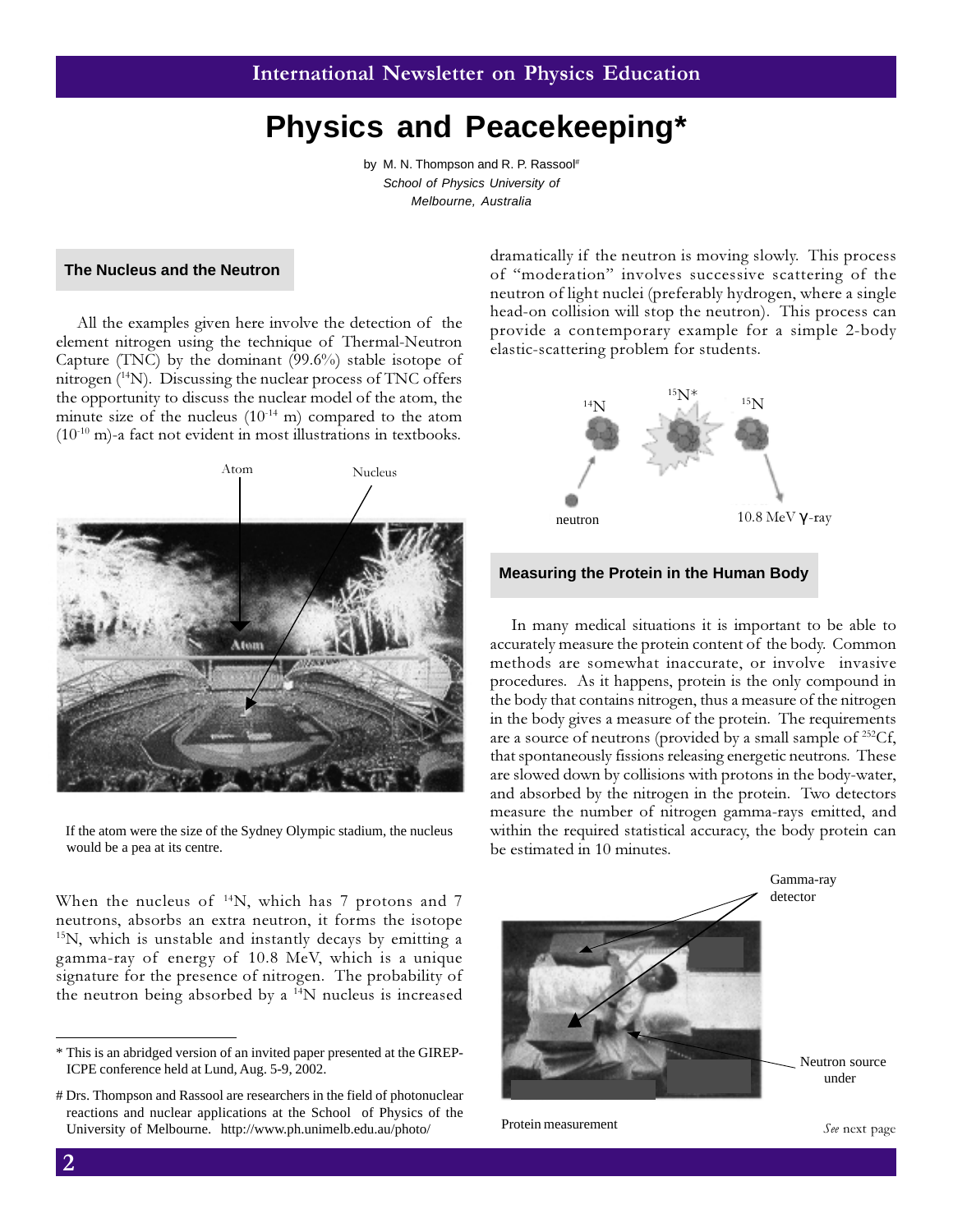## **Explosives Detection**

A few years ago a parcel bomb killed a federal police officer in Australia. Such an event was so atypical for Australia that it made major headlines. The authority concerned claimed in the press that there was no way to detect if a parcel contained explosive. Most mail scanners use metal detection as a trigger, or x-ray scanning. However, neither of these probes identify the presence of explosive; simply these ancillary components. We however knew that all stable explosives contain nitrogen: up to 40% by weight. We therefore, determined that we would develop our TNC technology to provide a sensitive, automatic parcel-bomb detection unit.

In principle, the unit is simple. One needs a source of neutrons (in our case a small amount of the transuranic element californium (<sup>252</sup>Cf) which spontaneously fissions with the emission of several fast neutrons), these neutrons must be slowed down, so the unit has a large amount of hydrogenous moderating material. One needs a sample cavity through which a high flux of these neutrons are passing through, so that when the sample is present, neutron capture by the <sup>14</sup>N will occur. The emission of the characteristic 10.8-MeV gamma rays are detected by detectors placed around the cavity.



Development from this in-principle unit of a fast, reliable, and sensitive parcel-bomb detector suitable for use in situations such as larger offices, government departments, and embassies was a challenge. This unit must require no operator intervention, and should unambiguously and automatically report the safety of the mail on the basis of the amount of nitrogen detected. Slow-Neutron Universal Parcel Analyser (SNUPA), result is shown in the figure. Mail is loaded into the tray, and in 30 seconds is scanned for amounts of explosive as small as 50g. The computer control returns the mail if all is safe, or alerts the operator to the possible threat. The technology has been licensed to an Australian company for commercialisation.



The SNUPA parcel-bomb detector

Following September 11, the use of x-ray scanning of carry-on luggage may be less than satisfactory. The interpretation of the x-ray images is entirely operator dependent, and it is unable to specifically target the presence of explosive material. Operators look for ancillary clues such as batteries and detonators, but the reality is that such items no longer need to be made of dense material such as metals, and may escape detection. Currently we are developing a version of SNUPA capable of rapidly scanning hand baggage at airport security. A longer-term aim is to extend this technology to the scanning of stowed luggage and airfreight.

## **Antipersonnel Landmine Detection**

Immeasurable human misery and agricultural disruption are but two of the consequences of the scourge of antipersonnel landmines that remain in many countries throughout the world. United Nations sources put the number of unexploded landmines at 70 million in 64 countries, which maim or kill 26,000 people each year.

Current clearing methods rely on metal detection, probing, and trained dogs; they are slow, expensive and dangerous. Modern antipersonnel landmines contain little or no metal; consequently the sensitivity of metal detectors has to be set very high, so that on the average, of every thousand indications, only one is a landmine. However each indication must be physically probed to determine its nature involving significant risk and time.

We have already developed a proof-of-principle system, shown in the figure, which is transportable, and is capable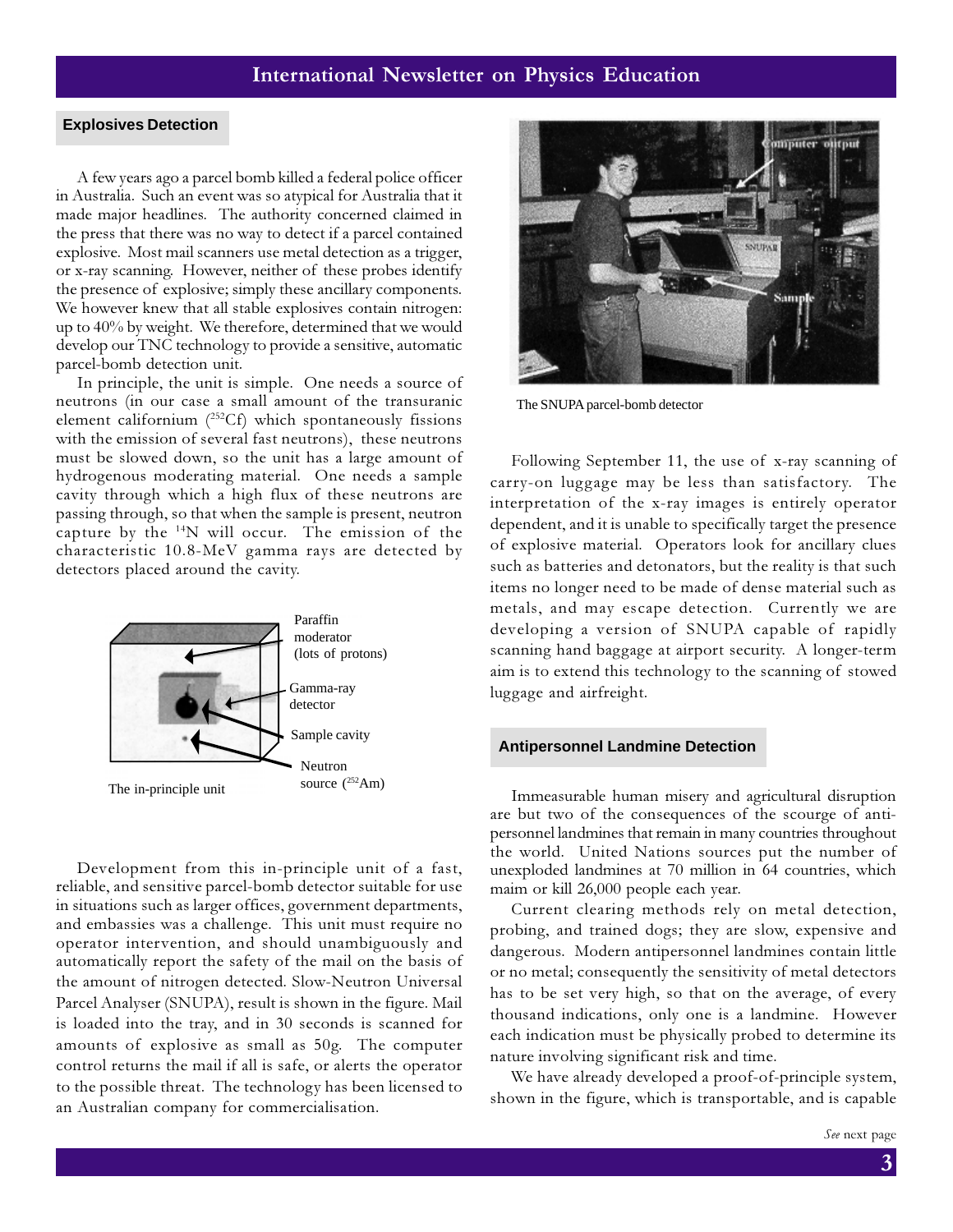of detecting the presence of an antitank landmine in 30 seconds. However antitank landmines contain several kilogram of explosive, while an antipersonnel landmine may have as little as 50 g, and this may be 20 cm under the ground.



The proof-of-principle landmine detector

An ideal landmine detection system would search for the presence of the explosive itself, rather than the presence of metal. It should move with relative rapidity over the terrain, producing a subsurface map indicating the location of the landmine, alert the operator, and record its exact position via a GPS system allowing later disposal. We believe that the TNC technology used in SNUPA can be developed to provide such a system.



Concept of remotely controlled, efficient antipersonnel landmine detector system

To create the ideal antipersonnel landmine detector, significant development (and associated cost) is involved. Many and more neutrons will be required. This means that we can no longer use a fission isotope  $(^{252}Cf)$  as the neutron source, and plan to use a small neutron generator that for

safety reasons can be turned on and off as required. The neutrons from this unit need to be "focused" to direct as many as possible into the ground. The single gamma-ray detector will be replaced with a matrix of detectors, similar to the geometry used in a "gamma camera" used in medical applications. Sophisticated computer software will be developed so that the operator will be presented with a sub-surface map of the region below the detectors that reveals the landmine location. Finally, the unit will need to be transported by a remotely controlled vehicle. Obtaining funding for this major research program is difficult, since its commercial return is small.

Although the study of nuclear physics at senior high school, and first-year university is not at depth, we feel that the applications outlined above might prove useful in providing some contexts that appeal to students.

## 3<sup>rd</sup> CHINA-JAPAN (Continued from Page 1)

conformity with scientific and technological development trends of the 21st century, application of computer to physics education, physics experiment teaching and other relevant subjects.

- 2. University teaching by demonstration and multimedia and on integration of theoretical teaching and experiment (including teaching materials, reference books, C.A.I. etc.) and study on application of multimedia technology to physics experiment teaching;
- 3. Citing of advance knowledge of science and technology to university education of physics experiment and specific means and combination of university teaching and school teaching of physics experiment.
- 4. Integration of theoretical courses and experiment, effect and status of physics experiment teaching in developing creative consciousness, creative thought, and creative ability of university students.
- 5. Issues relevant to imitative experiment in long distance teaching.

## **24th IUPAP General Assembly in Berlin**

The IUPAP held its 24<sup>th</sup> General Assembly in Berlin. New members and officers of all IUPAP Commissions have been elected for the year 2003 to 2005.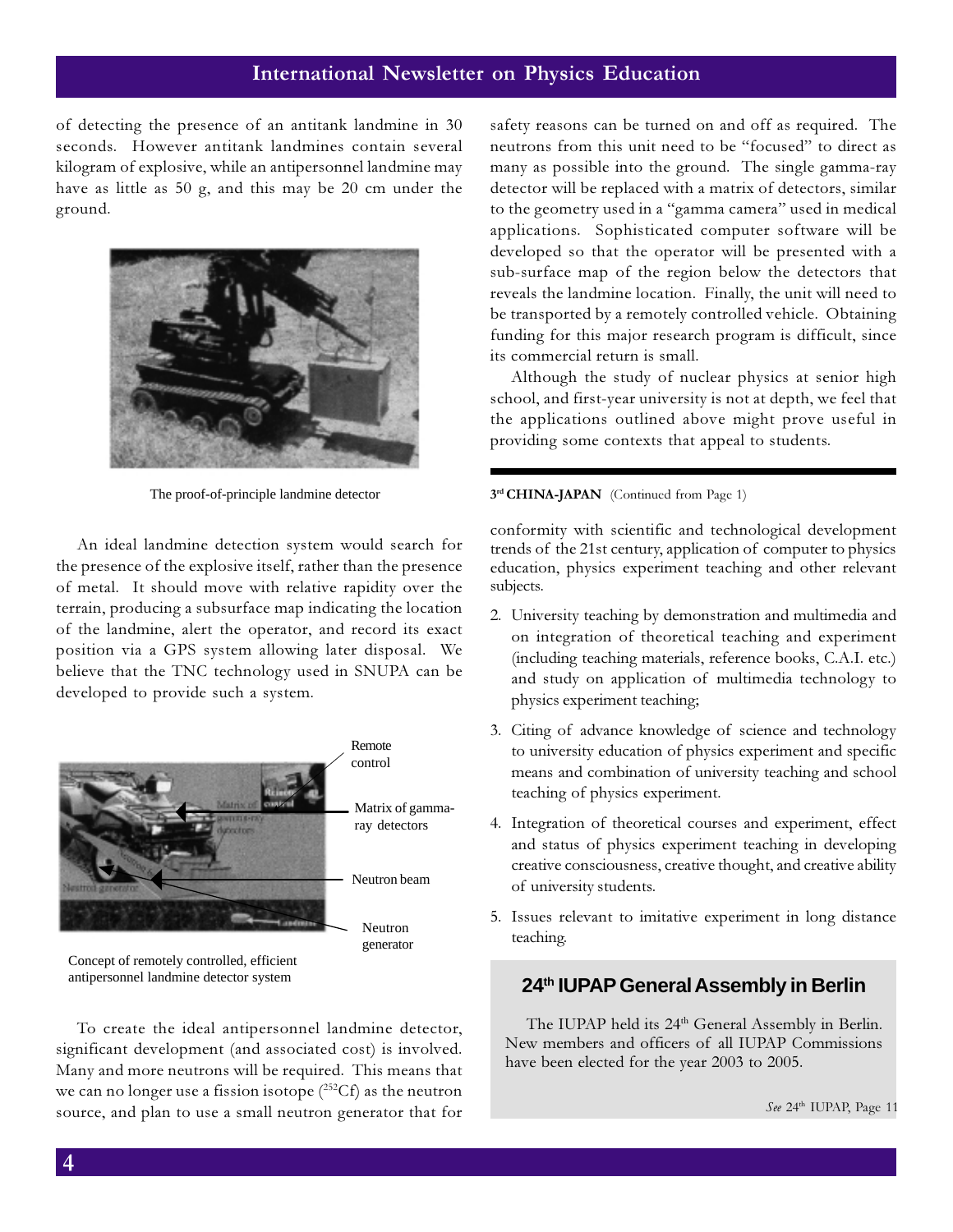# **Art and Physics: A Meeting Point of Two Cultures\***

by Dorothy Sebestyen Budapest Polytechnic, Budapest, Hungary

## **Art and Reality**

In the print called "Belvedere," created by M.C. Escher, a ladder begins inside and ends outside a building but can still be climbed normally. A man and a woman are looking out through two openings in the same wall, one directly above the other, although the man is looking away from and the woman, toward us.

The main message of this print is the *impossible reality*, coming from the *correctly depicted details*. It warns physics teachers that in order to give a correct overview of the real world, they should not make a similar mistake. It says to us that we also have to open our students' mind to the relationships between the chapters of physics besides teaching the separate chapters; otherwise the students will have a false image about the realities of the world.

More generally, our final aim must be to help our students gain possession of an overview not only of physics, but also of the whole culture. On the way to reach this aim, and at the same time making physics more interesting and understandable, I try to find the meeting points of the so called "two cultures," between physics and art, history, or music.

The topic of this presentation is to show some ideas on how to create a connection between physics and art. I have classified the collected examples in three groups, expressing three aspects.

 I. Works of art, as hypothetical models, visual, didactic explanations, or illustrations of an abstract theory in physics

## 1. Examples disobeying physical laws

## Perpetuum mobile

Escher's print, the "Waterfall," is used in several physics textbooks as an illustration of the impossible perpetual motion. There is an impossible waterfall that feeds itself. *'The regular* gravity affects the moving water, but the nature of space disobeys the laws of physics." (Hofstadter)[1]

## Impossibility in a conservative field

At the first glance, Escher's print "Ascending and descending" seems to be a realistic depiction of a building and some monks. But as we know, there must be a mistake somewhere in a continuously descending, or ascending staircase, if it creates a closed curve.

This can be a good illustration of an impossible case when we teach the characteristics of the gravitational potential, or the potential in an electrostatic field.

The artist's own comment reflects his humour as well: "The inhabitants of these living quarters would appear to be monks, adherents of some unknown sect. Perhaps it is their ritual duty to climb those stairs for a few hours each day. It would seem that when they get tired they are allowed to turn about and go downstairs instead of up. Yet both directions, though not without meaning, are equally useless. Two recalcitrant individuals refuse, for the time being, to take any part in this exercise." [2]

## Frame of reference

In the "Gallery," Escher depicts an impossible juxtaposition of viewpoints, showing an infinite extent at the same time and making the habitual application of the frame of reference unacceptable.

## Perspective illusion

Several illogical details are presented with a touch of humour in Hogarth's "Absurd perspectives" by consciously breaking the rules of perspective.

In Magritte's painting, "Carte Blanche," we also come across a physical impossibility: The different planes of space are confused; the Lady is riding in the foreground and the background at the same time.

## 2. Structure of matter

The regular division of a plane and the symmetry make Escher's works known as illustrations of crystallographic \* Paper presented at the GIREP-ICPE conference held at Lund, August chapters. The "Sky and Water" can be used to illustrate this

 $5-9, 2002.$  See next page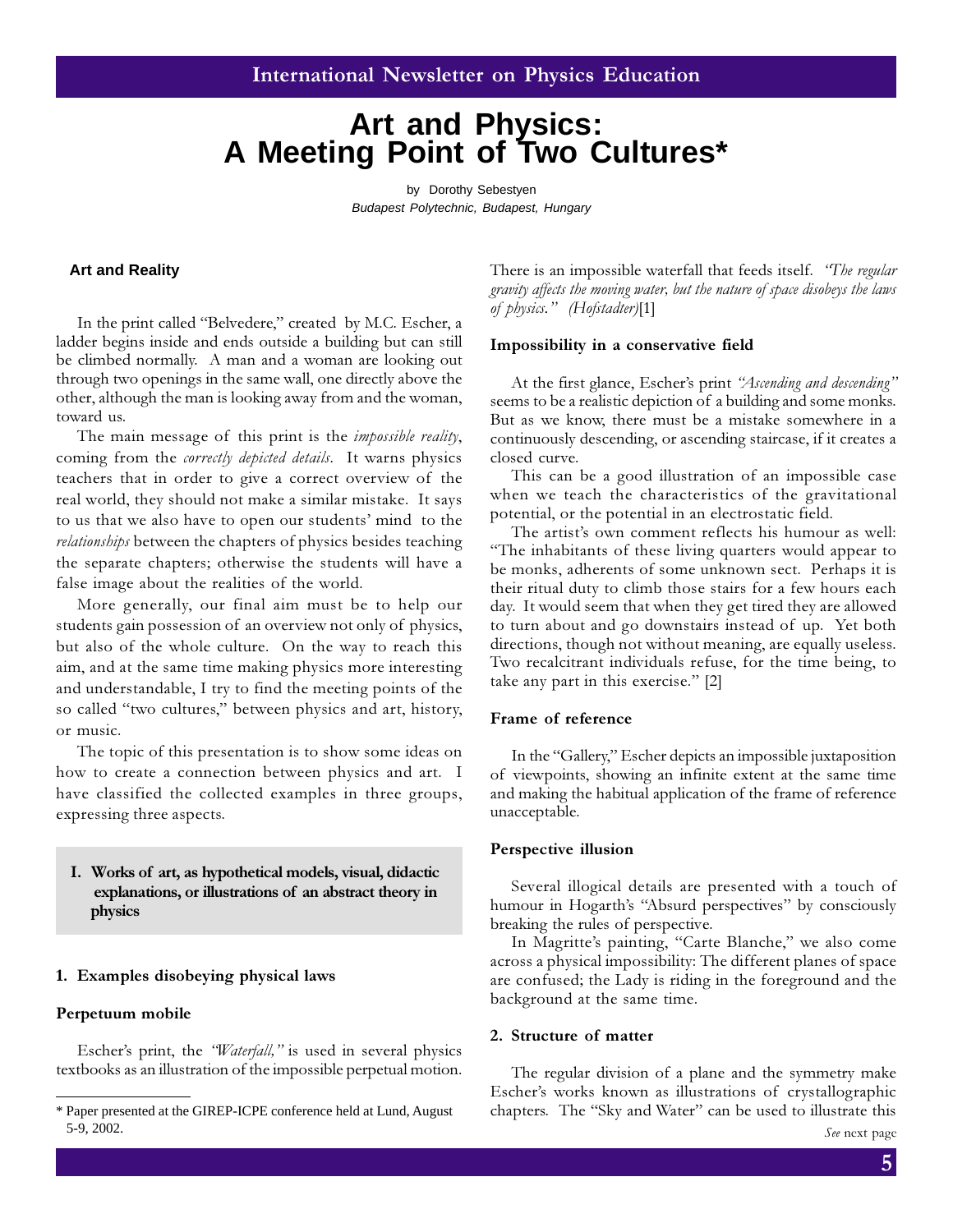problem: "In the structure of a crystal, what is of greater physical importance, the atoms, or the spaces between the atoms?"

The base of this application can be found in Escher's words about this work: "In the horizontal central strip there are birds and fish equivalent to each other. We associate flying things with sky, and so for each of the black birds the sky in which it is flying is formed by the four white fish that encircle it. Similarly, swimming makes us think of water, and therefore, the four black birds that surround a fish become the water in which it swims."[2]

## 3. Expanding universe

Martin Rees uses in one of his books, Escher's works as models to explain the essence of the expanding Universe.

According to his comments on the print "Cubic Space Division" if the rods of the lattice are extending at the same rate, the nodes are moving away from one another due to Hubble's law, but there is no preferred node and there is no centre of expansion.

In the very far past, the Universe was probably in a much more pressed form, as we can see it today, approaching the horizon due to the finite speed of light. This is illustrated by the "Angels and devils."

## II. Physical laws, as forms of expression for artists or as bases of technical tools to create works of art or to make them enjoyable

## 1. Optics

## Mirror effect

We can find a lot of works of art using the reflection made by mirrors.

The convex mirror in Jan van Eyck's painting, "The Arnolfini Marriage," makes it possible to show the total view of the room and the persons in it.

The example of the optical effect as form of expression is seen in which Magritte's "False mirror," which illustrates an Austrian physics textbook.

## "Anamorphic" works

The optical illusion of anamorphosis means a distorted picture, which, without distortion, can only be seen from a special angle or in a cylindrical reflecting surface. The example of the first case can be Holbein's painting, "The Ambassadors." The skull on the floor is recognizable only from a special angle.

The example of the second case can be seen in Dali's works, as the next two pictures show. "The female nude" and

"Harlequin" can be discovered in these pictures by using a cylindrical mirror.

## Holography

In the Dali Museum we can see Dali's first 3 dimensional collage, "on whose technical aspects the Hungarian physicist Dennis Gabor, the father of holography, worked together with  $Dali$ ."  $I$ being a Hungarian - read it proudly in the book of the Museum. [7]

## Camera obscure

A special type of the camera obscure, invented by Kepler, was probably used by Canaletto to create his paintings about Venice.

## Painting with dots

Seurat's paintings consist of countless tiny, colourful dots. It reminds me of how a photo emerges from individual photon impacts.

## III. Works of arts as models of the process of recognition and scientific thinking

## 1. Model of scientific thinking

Escher's print "Day and Night" can be the model of scientific thinking. Here we can see the progression of polders into the diamonds and, coming back to the real world at a higher level, the diamonds into the birds. This is similar to the twoway movement from the experimental observation to the abstract theory and, at the other level, by experimentally checking the theory, back to the real world.

## 2. Subjectivity in scientific thinking

The subjective element plays an important role in Vasarely's work, "Gestalt". The eye is able to change the protrusive figures and the elements turn up as concave figures.

Extending this thought, we can illustrate the subjectivity inherent in observation, measurement, and interpretation.

To find meeting points between physics and art, here we saw examples to show that some works of art can illustrate the theories of physics, that some of them can be models of the process of scientific thinking, and that sometimes physical laws can help to create works of art or to make them enjoyable.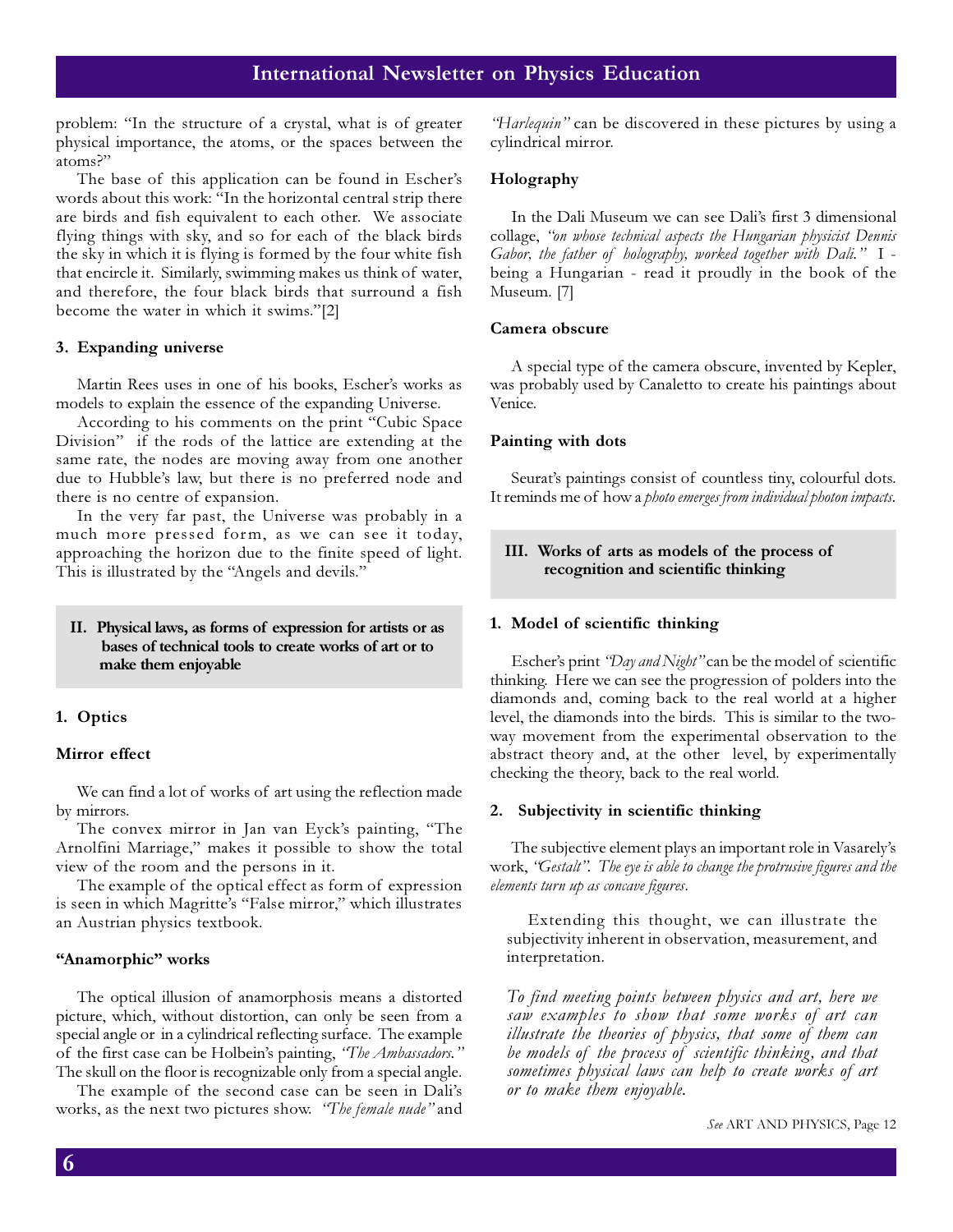## **Mechanics Demonstrated with the Use of Darts**

by Koji Tsukamoto\*, Kiyonobu Itakura, and Mokoto Kano\* \*Tokyo University of Science, Japan

## Problem 1

There is a straw and a matchstick. A blowgun is made by putting the matchstick into the hole of this straw. Question is asked which do you think will fly farther when the matchstick is put in at the tip of the straw, or when it is put at the front of the straw?



- A. The matchstick at the tip of the straw flies farther.
- B. The matchstick at the front of the straw flies farther.
- C. Both fly almost the same distance.

At first impression this problem seems a somewhat rough experiment. However, in spite of this perceived roughness, the same result can be obtained, whenever we do this experiment. This roughness therefore, becomes a positive factor instead of a negative factor as consistent results coming from such a rough experiment are very impressive. Some people mistakenly assume that an experiment must use a precise machine. However, it will be better if the judgement of anticipation is determined by using simple experiment equipment rather than by using complicated equipment.

 If it can be shown clearly which anticipated result is right, then a bold experiment which does not care about minor errors is more effective.

The anticipated results to this problem by physics students were as follows:



Paper presented at the 3rd China-Japan Symposium on University Physics Experiment Education held at China, August 20-24, 2002.

Even if anybody performs this experiment at any number of times, option B i.e., a matchstick put into the front, flies farther than the one put into the tip.

About 30 percent of the students answer A a matchstick put into the tip flies farther mainly because they too worried about resistance. Since they immediately thought about the problem of air resistance, instead of the force of the breath, they became overly concerned about the effect of friction with the wall of the straw. One student wrote:

On the problem of darts, I worried about the friction, so I thought that a matchstick placed at the tip would fly to a longer distance. But as a result of the experiment, the one which was placed at the front flew farther. After seeing this result, I knew the one which reacted to a longer period of force would have higher velocity.

Trying to guess the result of experiment can make a lesson interesting. (K.I. 5)

Although this student guessed incorrectly, he realized, based on this experiment result, that impulse (product of force and time) determines the velocity of the matchstick.

## Problem 2

Next, a matchstick will be put into the front of a straw of double length, and will be blown out. Which do you think will fly farther -a dart from a single straw or a dart from a double length straw?



- A. In the case of 2 straws, the matchstick will fly farther.
- B. In the case of 2 straws, the match stick will fly a shorter distance.
- C. Both are almost the same.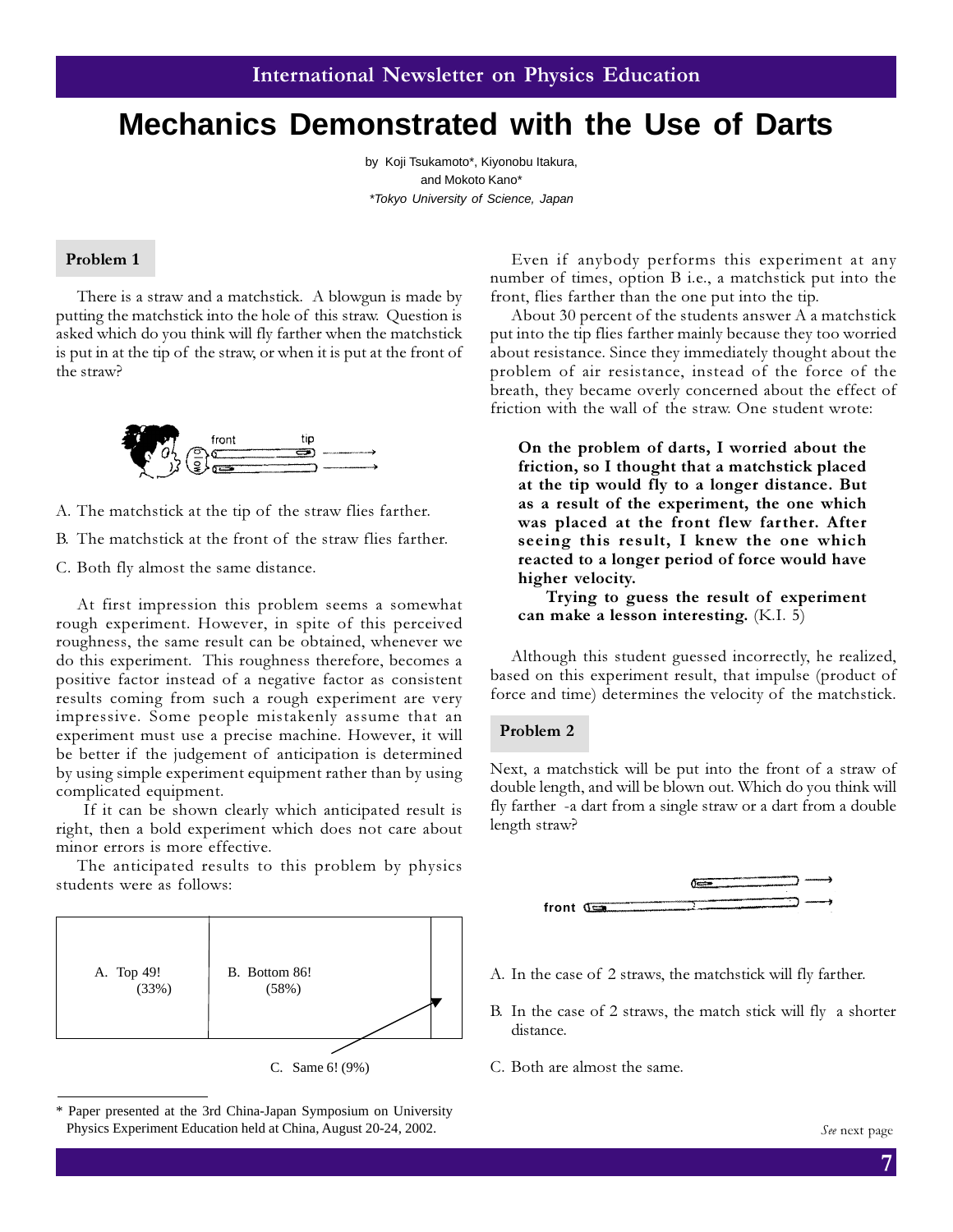The anticipation analysis of physics students was as follows:



It is admirable that the physics students' percentage of correct answers increased. Only 58% students answered problem 1 correctly but in this problem, 85% students observed impulse. Saying that, was such a problem too easy for them?

No. When we did this experiment, a matchstick from two straws ¾ flies farther (option A), as most students expected. However, when it flew to such a long distance -much farther than students expected - they raised a cheer in surprise, proving they were not 100% sure of the result. In an ordinary type of lesson, we do not delve so deep into the problem. However, in the H-E method, we do the same type of problem repeatedly until about 100% of students answer correctly.

## Problem 3

If you put a matchstick into a straw that is 4 times longer and you discharge the matchstick from this straw by blowing it, will it fly at a higher velocity than when it is discharged from straw that is only 2 times longer?



A. It will fly at a higher velocity from a straw 4 times longer.

B. It will fly at a higher velocity from a straw 2 times longer.

C. Both will fly at the same velocity.

Does the velocity of a matchstick become faster as a straw's length becomes longer? The anticipation of students was as follows:

| A. It will fly at a higher<br>velocity from a straw<br>4 times longer 102!<br>(69%) | B. 2 times<br>longer<br>23!<br>$(16\%)$ | C. The same<br>23!<br>$(16\%)$ |
|-------------------------------------------------------------------------------------|-----------------------------------------|--------------------------------|
|                                                                                     |                                         |                                |

This time, the number of students who thought that its velocity would be slower if the straw was longer, increased a little. Theoretically, as a pipe is lengthened, it does not necessarily acquire unlimited velocity potential. When the breath which pushes a dart stops, the limit is reached. However, since a straw is very thin, and even though about ten are still connected, the breath continues. Actually, in the case of schoolchildren and junior high school students, the percentage of correct answers increases in these experiments, even though the first percentage of correct answers is low. However, University students tend to overcomplicate the problems.

When they see such kinds of similar experiments, they suspect that this problem changes each time, erroneously viewing them as preparation of examinations, instead of as basic physics knowledge.

If this experiment is executed, the dart will actually fly to a much longer distance. So, next we use an even longer tube.

## Problem 4

If we connect eight straws and twist a scotch tape around each joint, it will become difficult to support horizontally because of the softness of straws.

So, we searched for a firm but thin pipe like a straw and found a firm pipe with a length about 5 times of a straw length [1m]. If we connect two of these pipes and blow the matchstick, what is the matchstick's velocity?

- A. A pipe which is 10 times the length of a straw that makes a higher velocity.
- B. A pipe which is 4 times the length of a straw makes a higher velocity.
- C. Both are the same.



In the case of the University students, the number of students who think lengths can make a higher velocity decreases significantly to just over half.

However, if we do this experiment, the dart from the ten length straw is discharged at phenomenal velocity. This result is surprising, even if the anticipation is correct, because the dart discharges much faster than most students expected. If we hang down a sheet of newspaper in front of this ten length pipe, the dart is so fast that it will penetrate it easily. It is very remarkable that we can discover by such a simple experiment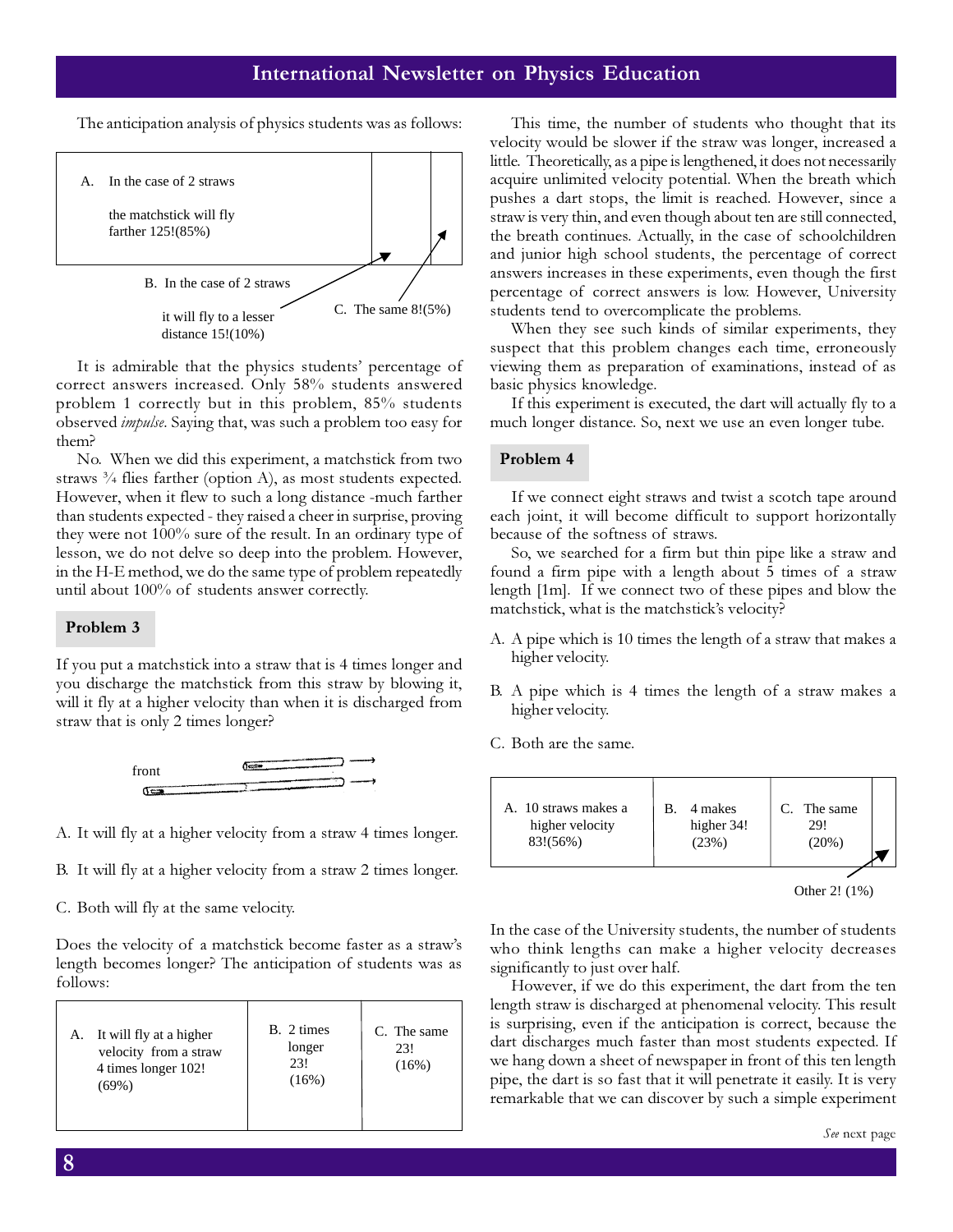(made by straws and matchsticks) that with increasing impulse (Force  $\times$  time), the velocity of the dart will also increase.

## Today's mechanics education is still dominated with the view of Aristotelian mechanics.

As to why University students' percentage of correct answers decreases as straws become longer, we should read the following students' comments.

It was very interesting. Although I thought that the limit would be reached due to friction as the tube's length increased ten-fold, I was surprised that there was no limit. If we could see the motion of the matchstick, if it is painted by fluorescent paint, it would be much better.

And I want to do [Problem 5] by myself. I'm still not convinced only by looking at the demonstration. (W.A. 5)

Since I was concerned with the effect of resistance or friction, I was not able to answer correctly. (Y.A. 5)

Since I am studying physics, I tended to care too much about the effects of air resistance and friction.

On [Problem 1], I chose "B" because I simply thought that both were the same when they fell from a level of 1m. I thought that the velocity of the dart would increase as the length of the airway increased. Namely, that the initial velocity from the far end of the tube would increase. However, I thought that if the length of the straw reaches about 10m, that it would be too long for the blowing to continue.

I felt this experiment was very interesting and amazing but I couldn't see how far the matchstick actually flew.  $(I.F. 4)$ 

I could anticipate that the distance of the flying matchstick increased as the length of blowgun increased. However, since I cared about the influence of friction, of a leak of air at the joint and of even the limitations of actual lung capacity. I didn't think the dart would fly so far, but the experiment proved my opinion that the flight distance increased as the length of the tube increased.  $(R, Y, 4)$ 

It is natural to think that if the straw length is extended, the dart will fly at a higher velocity because the impulse is increasing. However, as I worried about the friction, I wondered if the theory was flawed. If we use some kind of pipe that is not straw, which definitely incorporates driction, then I think this experiment will become more interesting.  $(F.Y.$ 4)

In spite of my understanding of physics' principles, I couldn't choose the right answer with only a understanding of basic principles, it is difficult to understand the actual phenomenon completely. To truly comprehend the phenomenon, I feel it is most important to actually do the experiment.  $(S.T. 4)$ 

Students worried about friction so much that they presumed that the velocity limit set by the Laws of Motion would come sooner than it actually could.

By the way, how about ordinary school children, junior high school students, and high school students? We have 20 data records of this lesson in elementary school, junior high school and high school. Now let's look at the typical data of each school category.

Percentage of correct answers

|                | elementary<br>school | junior<br>high school | high<br>school | university |
|----------------|----------------------|-----------------------|----------------|------------|
| length of two  | 28%                  | 39%                   | 65%            | 85%        |
| length of four | 68%                  | $62\%$                | 43%            | 69%        |
| length of 10   | 85%                  | $77\%$                | 75%            | 56%        |

- Elementary school: Fujimoto Kiyomi 6-1 class Suenari-sho (Hyougo, 2000)
- Junior-high school: Naka Emiko 3-1 class Shibusawa-chu (Kanagawa, 2000)
- High school: Satou Shigenori 2nd grade of Information Technology in Okayama Technology High School (Okayama, 2000)



Seeing this result, the percentage of right answers for physics students is highest on the problem of two lengths, and the longer the straw, the more the percentage decreases. On the other hand, in elementary or junior high, the percentage of right answers increases as the straw lengthens. In high school, although the percentage decreases on the problem of four lengths, it finally improves. It is evident that physics students are too worried about the effects of friction.

However, if we do these experiments, the dart's velocity changes significantly with the length of the tube, the influence of air resistance or friction having no relevance.

For these experiments, some people say "We don't know how influential air resistance or tube friction actually is. So it is quite natural that many university students didn't answer correctly." However, as we already mentioned, the velocity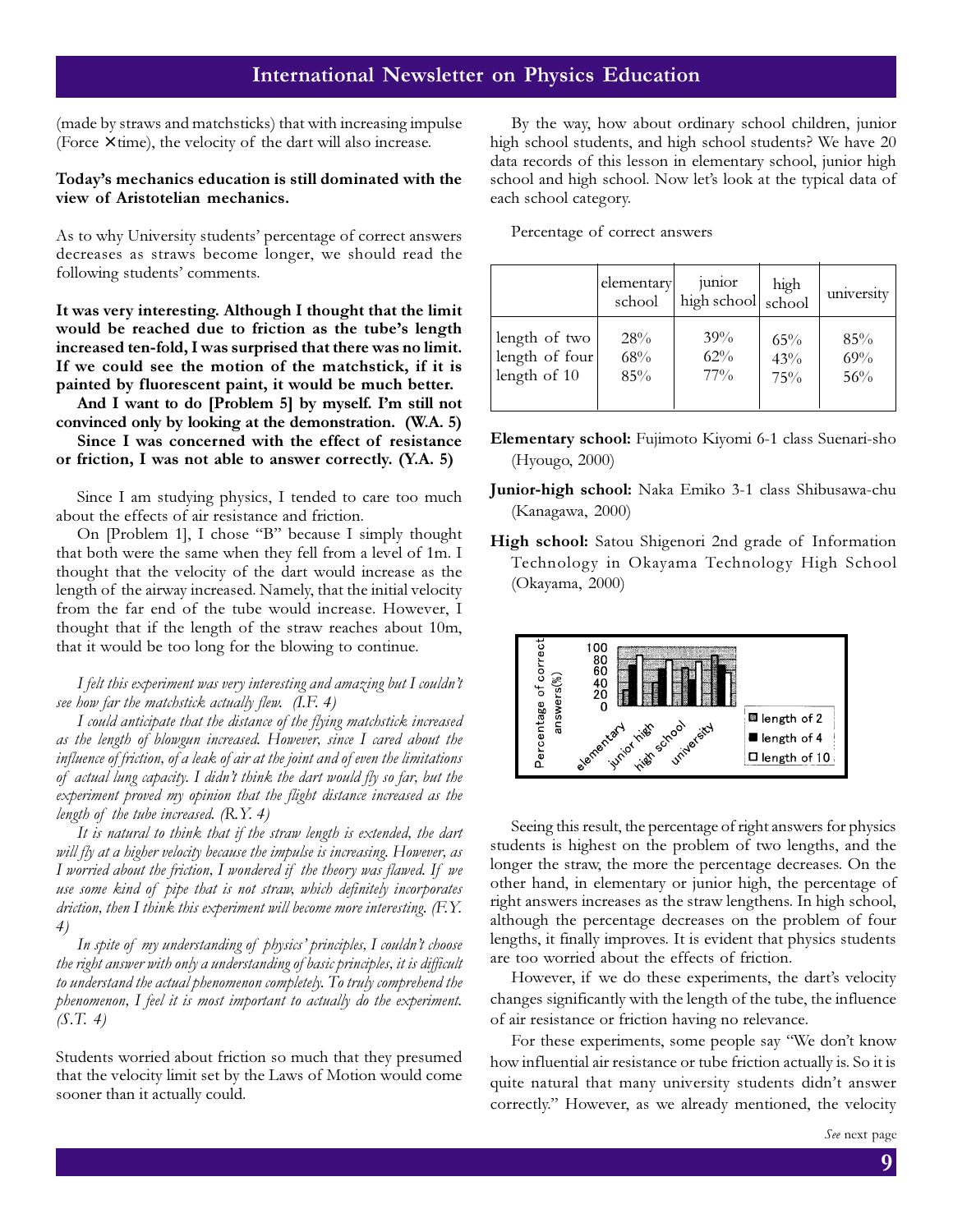of darts increases, as long as the breath continues. Its acceleration overcomes the effects of friction inside the straw − rendering any possible friction irrelevant.

In Asia and South America, people have captured small animals such as monkeys by using blowguns since antiquity. The length of the blowtube they used reaches  $4~5m$ . The bore of the blowtube is larger than of a straw but in spite of this, they can blow darts very effectively.

The habit of thinking about resistance before thinking about impulse is just old-fashioned Aristotelian style thought; it is not 'classical mechanics.' The students who study physics in the university are chained to the view of Aristotle's mechanics, so

they cannot think about mechanics intuitively or instinctively anymore.

We can say that university students have studied classical mechanics extensively, and yet they cannot even answer such an essential problem correctly. They were good at physics in junior high or in high school so they should be excellent students. They can solve mathematical problems with ease. But this hides the fact that the more they are "excellent" in physics, the more they are under the influence of Aristotle's mechanics. This illustrates the problems within today's education of mechanics very well.

# **Thermal Radiation Meter**

by Masazumi, Mori Tadotsu Municipal Tadotsu Elementary School, Kagawa, Japan Kagawa University Department of Education Graduate School

## Procedure:

- 1. Cut the black drawing paper into a triangular shape. This will function as the absorber of the meter. ...  $(A)$
- 2. Have another light paper of any kind, cut it in a ball shape and paste a ballpoint size of an aluminum tape at the center. This will serve as the propeller. ... (B)
- 3. A long needle fix in a slightly hard board/ paper will support the paper propeller. ... (C)
- 4. Make use of the transparent or clear plastic cup to cover the set-up. (You can try using your hands to facilitate the heat transfer.) Place it outside directly stricken with the sunrays.



Source: The textbook of High School Physics 1A of the Keirinkan Publication, Japan.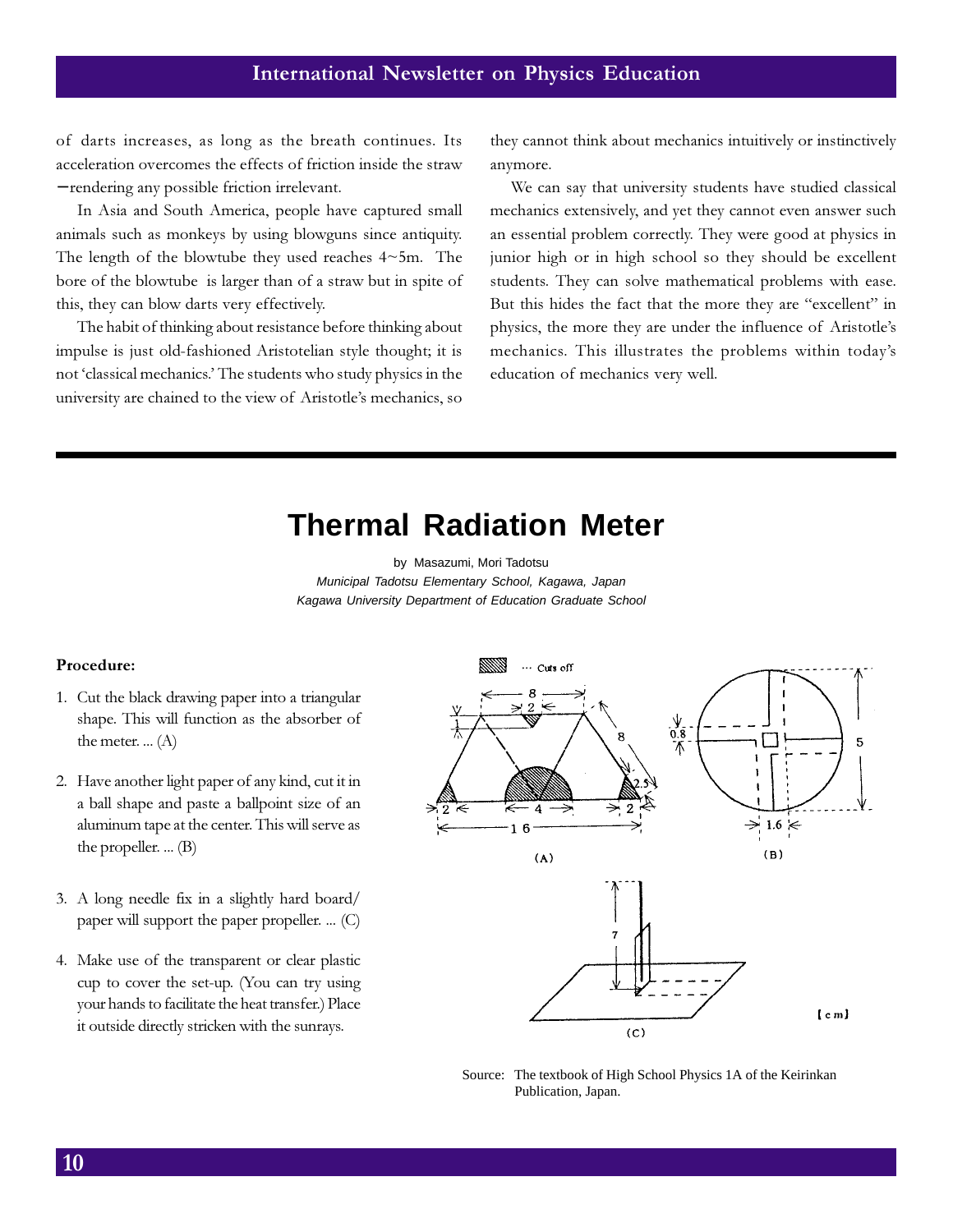## **The ICPE Commission**

## OFFICERS (1999-2002)

#### Jürgen Sahm (Chair)

Technische Universität Berlin Fachbereich 4 Physik Sekr. PN 1-1, Hardenbergstr. 36 D-10623 Berlin GERMANY Fax: (49-30) 314-23057 sahm@physik.tu-berlin.de

## Sergei S. Krotov (Vice Chair)

Physical Department Moscow State University The Student Magazine of Mathematics and Science "Quantum" 64A Leninsky Prospect Moscow 117296 RUSSIA Fax: (7-095) 938-2140 bquantum@sovam.com

#### Marie Geneviève Séré

DidaScO Université Paris XI Bâtiment 333 F-91405 Orsay FRANCE Fax: (33-1) 6915-5454 Marie-Genevieve.Sere@didasco.upsud.fr

#### J. R. Seretlo

University of Fort Hare Faculty of Science P.O. Box 21 Fort Hare 5701 SOUTH AFRICA Fax: (27-4065) 31-669 seretlo@phys.ufh.ac.za

#### Gunnar Tibell

Department of Radiation Sciences Box 535 S-751 21 Uppsala SWEDEN Fax: (46-18) 471-3833 gtibell@tsl.uu.se

## E. F. Redish

Department of Physics University of Maryland College Park, MD 20742-4111 USA Fax: (1-301) 314-9531 redish@physics.umd.edu

## Sung-Jae Pak

Physics Education Department Seoul National University Seoul 151-742 KOREA Fax: (82-2) 880-7754 paksj@snu.ac.kr

#### MEMBERS (1999-2002)

### Ernesto W. Hamburger

Instituto de Fisca-USP Caixa Postal 66138 05315-970 São Paulo SP BRAZIL Fax: (55-11) 818-6832 ewhamburger@if.usp.br

#### T. Hyodo

Department of Basic Sciences Graduate School of Arts & Sciences The University of Tokyo Tokyo, JAPAN Fax: (81-3) 5454-6519 hyodo@phys3.c.u-tokyo.ac.jp

## Ernie W. McFarland

Department of Physics University of Guelph Guelph, Ontario N1G 2W1 CANADA Fax: (1-519) 836-9967 elm@physics.uoguelph.ca

#### J. M. Ogborn

The Institute of Physics 76 Portland Place London WIN 3DH UK Fax: (44-171) 470-4848 jon.ogborn@iop.org

#### Matilde Vincentini

Laboatorio di Didattica delle Scienze Deipartimento di Fisica "E. Fermi" P. le Aldo Moro 2 I00185 Roma ITALY Fax: (39-6) 446-3158 vicentini@romal.infn.it

## Kai-Hua Zhao

Department of Physics Peking University Beijing 100871 PEOPLE'S REPUBLIC OF CHINA Fax: (86-10) 6275-1615 khzhao@ibm320h.phy.pku.edu.cn

## ASSOCIATE MEMBERS (1997-2000)

#### Endre Lillethun

Department of Physics University of Bergen Allegaten 55 N-5007 Bergen NORWAY Fax: (47-5) 558-9440 endre.lillethun@fi.uib.no

#### Minella Alarcon

UNESCO Regional Office for Science and Technology for South East Asia, JI. MH Thamrin 14, Jakarta, 10002 INDONESIA m.alarcon@unesco.org

## Vivien M. Talisayon

Institute for Science and Mathematics Education Development University of the Philippines Diliman, Quezon City 3004 PHILIPPINES Fax: (632) 928-1563; 928-2625 director@einsteinismed.upd.edu.ph

24<sup>th</sup>IUPAP (Continued from Page 4)

## Officers and Members (2003-2005)

Chair: Gunnar Tibell (Sweden)

Vice-Chair: Toshio Hyodo (Japan)

Secretary: Ernie McFarland (Canada)

## Members:

Diane Grayson (South Africa) Pratibha Jolly (India) Xing Kai Luo (P. R. China) Jon Ogborn (U.K.) Sung Jae Pak (South Korea) Mauricio Pietrocola (Brazil) Hans-Joachim Schlichting (Germany) Jaques Treiner (France) Matilde Vicentini (Italy) Dean Zollman (USA)